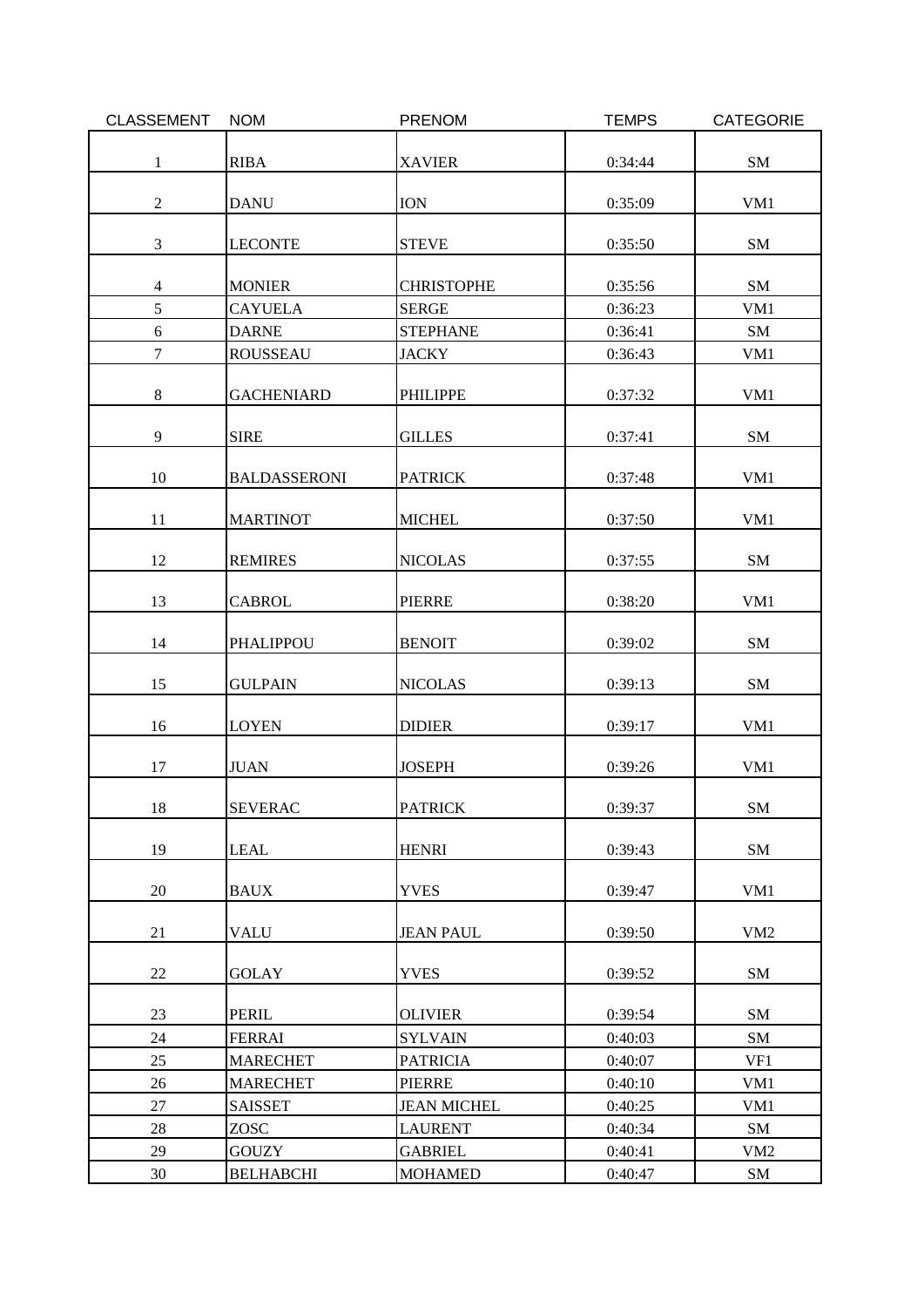| 31 | <b>BELLION</b>        | PIERRE MARC          | 0:41:01 | VM1             |
|----|-----------------------|----------------------|---------|-----------------|
| 32 | <b>BEYLERIAN</b>      | <b>VINCENT</b>       | 0:41:17 | VM1             |
| 33 | <b>MARTINES</b>       | <b>FREDERIC</b>      | 0:41:32 | JM              |
| 34 | <b>GILBERT</b>        | <b>ARNAUD</b>        | 0:41:37 | ${\bf SM}$      |
| 35 | <b>BROUSTE</b>        | <b>JEAN PIERRE</b>   | 0:41:41 | VM1             |
| 36 | <b>BARBAT</b>         | <b>GUILLAUME</b>     | 0:41:45 | CM              |
| 37 | <b>LABATUT</b>        | <b>XAVIER</b>        | 0:41:47 | CM              |
| 38 | <b>VIDAL</b>          | <b>ERIC</b>          | 0:41:49 | VM1             |
| 39 | <b>LEMOINE</b>        | <b>LIONEL</b>        | 0:42:08 | ${\bf SM}$      |
| 40 | <b>ADELL</b>          | <b>STEPHANE</b>      | 0:42:11 | SM              |
| 41 | <b>REILLA</b>         | <b>HENRI</b>         | 0:42:18 | VM <sub>2</sub> |
| 42 | <b>DROUCHARD</b>      | <b>MICHAEL</b>       | 0:42:29 | SM              |
| 43 | <b>VIDAL</b>          | <b>JEROME</b>        | 0:42:32 | SM              |
| 44 | <b>BROCHET</b>        | <b>MARC</b>          | 0:42:35 | SM              |
| 45 | <b>SANCHEZ PINA</b>   | <b>FREDERIC</b>      | 0:42:39 | SM              |
| 46 | <b>WILHLEM</b>        | <b>ALICE</b>         | 0:42:58 | JF              |
| 47 | <b>STOUVENEL</b>      | <b>CHRISTOPHE</b>    | 0:43:02 | VM1             |
| 48 | <b>INGUIBERTY</b>     | <b>DAVID</b>         | 0:43:04 | ${\bf SM}$      |
| 49 | <b>REYNE</b>          | <b>JEAN PHILIPPE</b> | 0:43:06 | SM              |
| 50 | <b>SAUVAGE</b>        | <b>DIDIER</b>        | 0:43:08 | VM <sub>2</sub> |
| 51 | LAIRE                 | <b>CHRISTIAN</b>     | 0:43:09 | VM <sub>3</sub> |
| 52 | <b>RESPLANDY</b>      | <b>NADIA</b>         | 0:43:11 | $\rm{SF}$       |
| 53 | <b>VIANA</b>          | <b>PATRICK</b>       | 0:43:14 | SM              |
| 54 | <b>HINGRAY</b>        | <b>ARNAUD</b>        | 0:43:26 | SM              |
| 55 | <b>MILLION BRODAZ</b> | <b>MICHEL</b>        | 0:43:28 | VM <sub>2</sub> |
| 56 | <b>FRATICOLA</b>      | $\mathbf C$          | 0:43:37 | VM1             |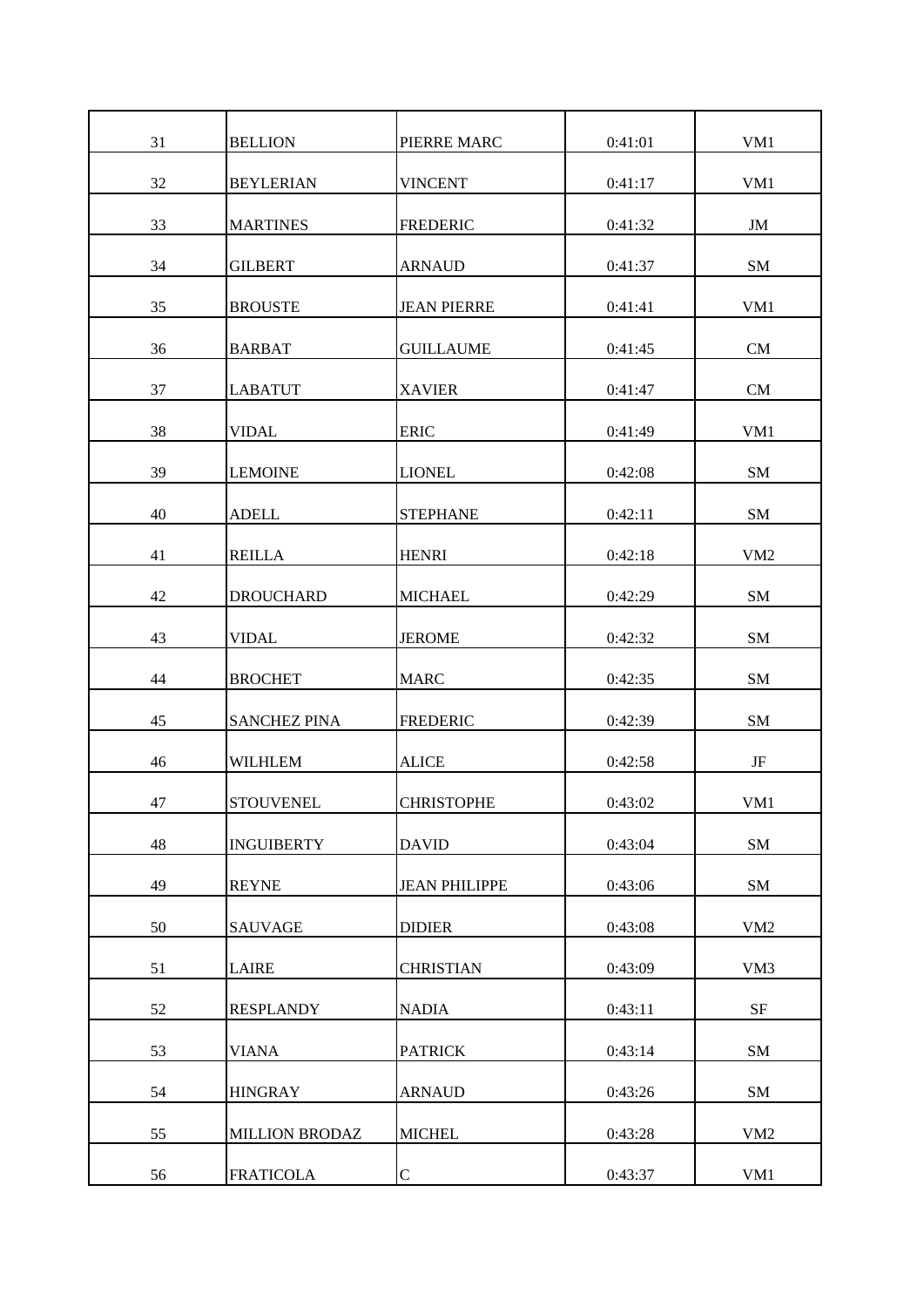| 57 | <b>AUZIER</b>     | <b>DENIS</b>         | 0:43:40 | SM              |
|----|-------------------|----------------------|---------|-----------------|
| 58 | <b>LABATUT</b>    | <b>OLIVIER</b>       | 0:43:56 | SM              |
| 59 | <b>VILA</b>       | <b>SEBASTIEN</b>     | 0:43:58 | SM              |
| 60 | <b>ROCA</b>       | <b>JEAN</b>          | 0:44:00 | VM <sub>2</sub> |
| 61 | <b>CHENOT</b>     | <b>PASCAL</b>        | 0:44:02 | SM              |
| 62 | <b>DILOY REY</b>  | <b>FRANK</b>         | 0:44:06 | VM1             |
| 63 | <b>SANTO</b>      | <b>LAURENT</b>       | 0:44:13 | SM              |
| 64 | <b>IMMORDINO</b>  | <b>JEAN</b>          | 0:44:23 | VM1             |
| 65 | <b>CHAUBET</b>    | <b>JEAN MICHEL</b>   | 0:44:29 | VM1             |
| 66 | <b>LLINAS</b>     | <b>JEAN FRANCOIS</b> | 0:44:41 | VM1             |
| 67 | <b>SMAIL</b>      | ALI                  | 0:44:43 | VM1             |
| 68 | <b>RIPOLL</b>     | <b>JEAN MICHEL</b>   | 0:44:47 | SM              |
| 69 | <b>GASPAR</b>     | <b>DIDIER</b>        | 0:45:13 | VM1             |
| 70 | <b>SPIESSER</b>   | <b>CHRISTOPHE</b>    | 0:45:43 | SM              |
| 71 | <b>BOURY</b>      | <b>STEPHANE</b>      | 0:46:10 | VM1             |
| 72 | <b>BEN</b>        | <b>ABDESLEM</b>      | 0:46:28 | VM <sub>2</sub> |
| 73 | <b>CAUSSE</b>     | <b>MARLENE</b>       | 0:46:33 | $\rm{SF}$       |
| 74 | <b>SAISSET</b>    | <b>ANNE</b>          | 0:46:34 | $\rm{SF}$       |
| 75 | <b>MEUNIER</b>    | <b>REGIS</b>         | 0:46:41 | VM3             |
| 76 | <b>MARTIN</b>     | <b>SERGE</b>         | 0:46:44 | SM              |
| 77 | <b>FOURGOUS</b>   | <b>DIDIER</b>        | 0:46:53 | VM1             |
| 78 | <b>SOLA</b>       | <b>PATRICK</b>       | 0:47:09 | VM <sub>2</sub> |
| 79 | <b>DEVEZE</b>     | <b>RAYMOND</b>       | 0:47:15 | VM <sub>2</sub> |
| 80 | <b>FEHRHMBACH</b> | <b>PHILIPPE</b>      | 0:47:21 | VM <sub>2</sub> |
| 81 | <b>ALBERT</b>     | <b>OLIVIER</b>       | 0:47:25 | SM              |
| 82 | <b>LAIRE</b>      | <b>JACKIE</b>        | 0:47:29 | VF <sub>2</sub> |
| 83 | <b>COUSOGIRE</b>  | <b>MATHIEU</b>       | 0:47:33 | SM              |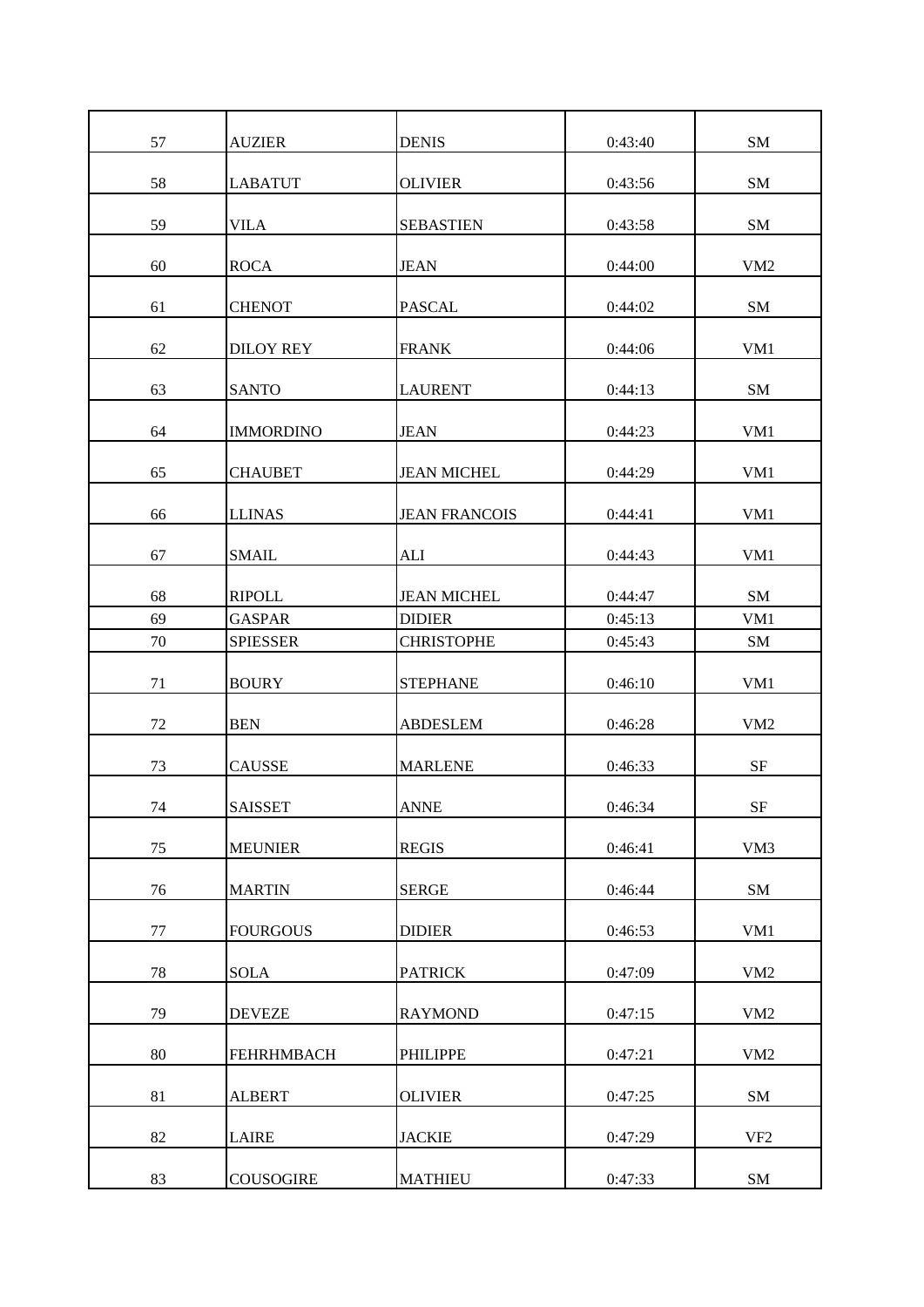| 84  | <b>CASTELL</b>   | <b>ROBERT</b>     | 0:47:35 | VM3             |
|-----|------------------|-------------------|---------|-----------------|
| 85  | <b>COURNAC</b>   | <b>FABIEN</b>     | 0:47:46 | SM              |
|     |                  |                   |         |                 |
| 86  | <b>SILVESTRE</b> | <b>GERARD</b>     | 0:47:50 | SM              |
| 87  | <b>GARCIA</b>    | <b>XAVIER</b>     | 0:48:01 | VM1             |
| 88  | <b>ROGER</b>     | <b>NICOLAS</b>    | 0:48:05 | SM              |
| 89  | <b>GAILLARD</b>  | <b>BERNARD</b>    | 0:48:08 | VM <sub>2</sub> |
| 90  | <b>CLUZEL</b>    | <b>FRANCIS</b>    | 0:48:13 | VM1             |
| 91  | <b>CABESSUT</b>  | <b>FABIAN</b>     | 0:48:33 | SM              |
| 92  | <b>GARCIA</b>    | <b>ANTOINE</b>    | 0:48:36 | VM3             |
| 93  | <b>CHATGIAN</b>  | <b>NICOLAS</b>    | 0:48:42 | SM              |
| 94  | <b>DE RUBEIS</b> | <b>HUGUES</b>     | 0:49:04 | VM1             |
| 95  | <b>BERLAN</b>    | <b>ERIC</b>       | 0:49:08 | SM              |
| 96  | <b>NONDEDEO</b>  | <b>DENIS</b>      | 0:49:10 | SM              |
| 97  | <b>PAILLAS</b>   | <b>LIONEL</b>     | 0:49:13 | SM              |
| 98  | <b>GUILLE</b>    | <b>XAVIER</b>     | 0:49:16 | SM              |
| 99  | <b>CARRIERE</b>  | <b>FREDERIC</b>   | 0:49:19 | SM              |
| 100 | <b>MONE</b>      | <b>LAURENT</b>    | 0:49:21 | SM              |
| 101 | <b>ILLAN</b>     | <b>BRUNO</b>      | 0:49:24 | EM              |
| 102 | WEGMULLER        | <b>BERNARD</b>    | 0:49:41 | VM <sub>2</sub> |
| 103 | <b>LEDUN</b>     | <b>DIDIER</b>     | 0:49:43 | VM <sub>2</sub> |
| 104 | <b>GARCIA</b>    | <b>ARNAUD</b>     | 0:49:46 | SM              |
| 105 | <b>FONT</b>      | <b>XAVIER</b>     | 0:50:12 | SM              |
| 106 | <b>CHAYVIE</b>   | <b>GERALDINE</b>  | 0:50:31 | $\rm{SF}$       |
| 107 | <b>SINOQUET</b>  | <b>CHRISTOPHE</b> | 0:50:33 | SM              |
| 108 | <b>JOVE</b>      | <b>FREDERIC</b>   | 0:50:41 | ${\bf SM}$      |
| 109 | <b>LACALLE</b>   | <b>MAGUY</b>      | 0:50:44 | VF1             |
| 110 | <b>CLERGUES</b>  | <b>YVES</b>       | 0:50:55 | VM <sub>2</sub> |
| 111 | <b>PERUS</b>     | <b>GERARD</b>     | 0:51:06 | VM3             |
| 112 | <b>ESCALTER</b>  | <b>VALERIE</b>    | 0:51:10 | VF1             |
| 113 | <b>CHENET</b>    | <b>PHILIPPE</b>   | 0:51:17 | ${\bf SM}$      |
| 114 | <b>CALTSAS</b>   | <b>FREDERIC</b>   | 0:51:47 | SM              |
| 115 | <b>OBRINGER</b>  | <b>SEBASTIEN</b>  | 0:51:50 | CM              |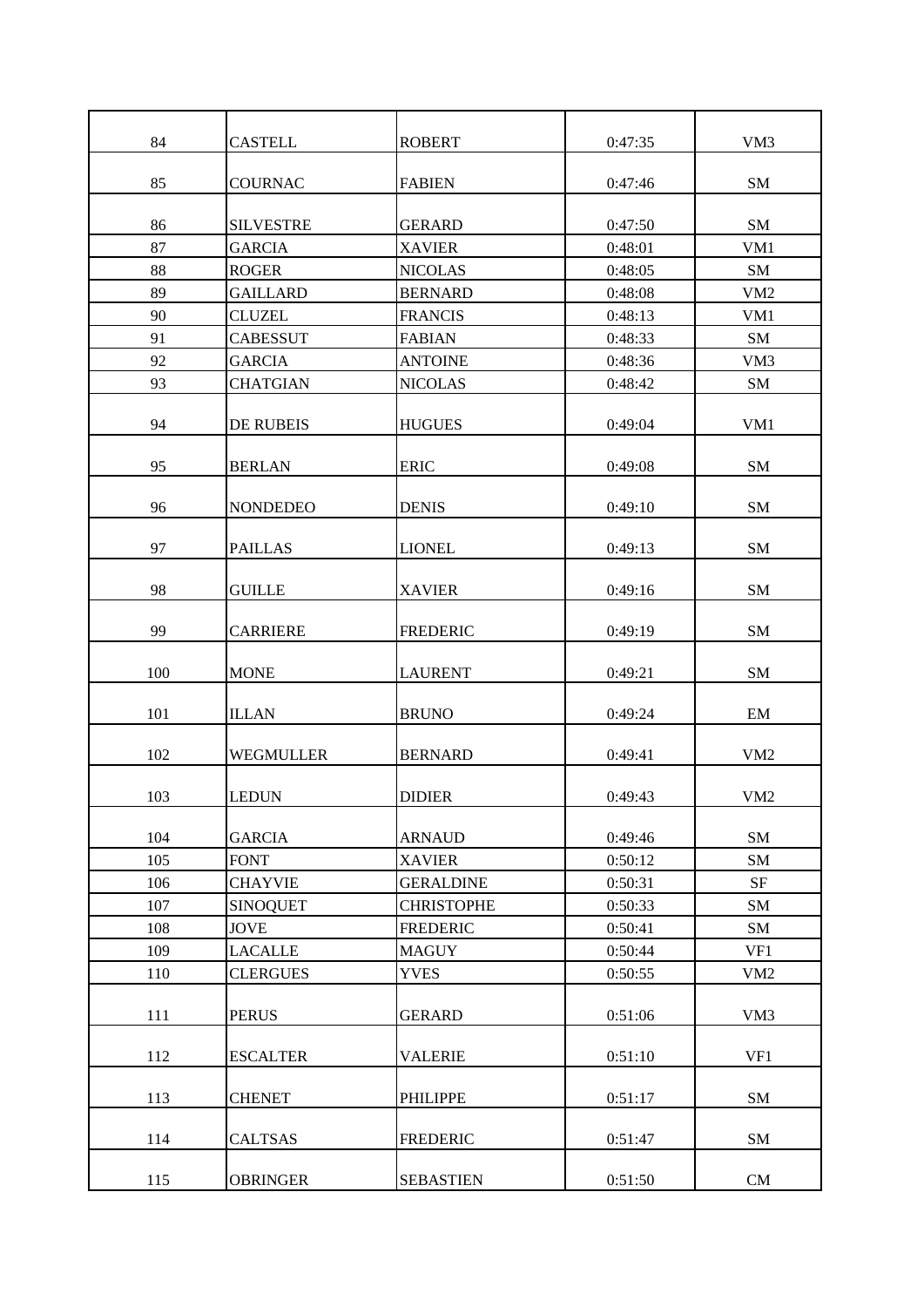| 116 | <b>LAVIGNE</b>       | <b>ANDRE</b>        | 0:51:53 | VM <sub>2</sub> |
|-----|----------------------|---------------------|---------|-----------------|
| 117 | <b>SANCHEZ</b>       | <b>NICOLAS</b>      | 0:51:58 | EM              |
| 118 | <b>ESCUDIER</b>      | <b>JEAN LOUIS</b>   | 0:52:24 | VM <sub>2</sub> |
| 119 | <b>SCANDOLA</b>      | <b>DANIEL</b>       | 0:52:45 | VM <sub>2</sub> |
| 120 | <b>DIAZ</b>          | <b>DIDIER</b>       | 0:52:55 | SM              |
| 121 | <b>SANTACATALINA</b> | <b>MAXIME</b>       | 0:53:03 | EM              |
| 122 | <b>BOZON</b>         | <b>FRANCIS</b>      | 0:53:05 | SM              |
| 123 | <b>SAJUS</b>         | <b>THIERRY</b>      | 0:53:08 | SM              |
| 124 | <b>GARRIGUENC</b>    | <b>FRANCOIS</b>     | 0:53:24 | SM              |
| 125 | <b>MUCHIN</b>        | <b>BENOIT</b>       | 0:53:25 | VM1             |
| 126 | <b>MATEILLE</b>      | <b>ERIC</b>         | 0:53:30 | SM              |
| 127 | DE RUBEIS            | <b>STELINA</b>      | 0:53:33 | VF1             |
| 128 | <b>AGUZU</b>         | <b>OLIVIER</b>      | 0:53:38 | VM1             |
| 129 | <b>RADOJEWSKI</b>    | <b>STEPHANE</b>     | 0:53:40 | SM              |
| 130 | <b>BEAUSEIGNEUR</b>  | <b>THIERRY</b>      | 0:53:43 | VM1             |
| 131 | <b>COTTET EYMARD</b> | <b>JEAN PIERRE</b>  | 0:53:55 | VM3             |
| 132 | <b>PECH</b>          | <b>SANDRINE</b>     | 0:53:59 | <b>SF</b>       |
| 133 | <b>TISSOT</b>        | <b>JEAN MARC</b>    | 0:54:01 | VM1             |
| 134 | <b>CANICCI</b>       | MARCEL              | 0:54:06 | VM1             |
| 135 | <b>PIQUEMAL</b>      | <b>BERNARD</b>      | 0:54:09 | VM3             |
| 136 | <b>SCMITT</b>        | <b>MICHEL</b>       | 0:54:12 | SM              |
| 137 | <b>ELBAHRI</b>       | <b>FRANCOIS</b>     | 0:54:14 | VM1             |
| 138 | <b>UBEDA</b>         | <b>SEBASTIEN</b>    | 0:54:16 | SM              |
| 139 | <b>ALLEGRE</b>       | <b>LIONEL</b>       | 0:54:21 | SM              |
| 140 | <b>BOUSSUGE</b>      | <b>FRANK</b>        | 0:54:23 | SM              |
| 141 | <b>BOZON</b>         | CLAUDIA             | 0:54:26 | SF              |
| 142 | <b>BONNEIL</b>       | <b>JEAN CLAUDE</b>  | 0:54:31 | SM              |
| 143 | <b>DOUCET</b>        | <b>CHRISTINE</b>    | 0:54:48 | VF <sub>2</sub> |
| 144 | <b>SIEURAC</b>       | GIRARD              | 0:54:50 | VM <sub>2</sub> |
|     |                      |                     |         |                 |
| 145 | <b>LIMOUZI</b>       | <b>MARIE CLAIRE</b> | 0:55:07 | VF <sub>2</sub> |
| 146 | <b>BERTON</b>        | <b>ALAIN</b>        | 0:55:12 | VM1             |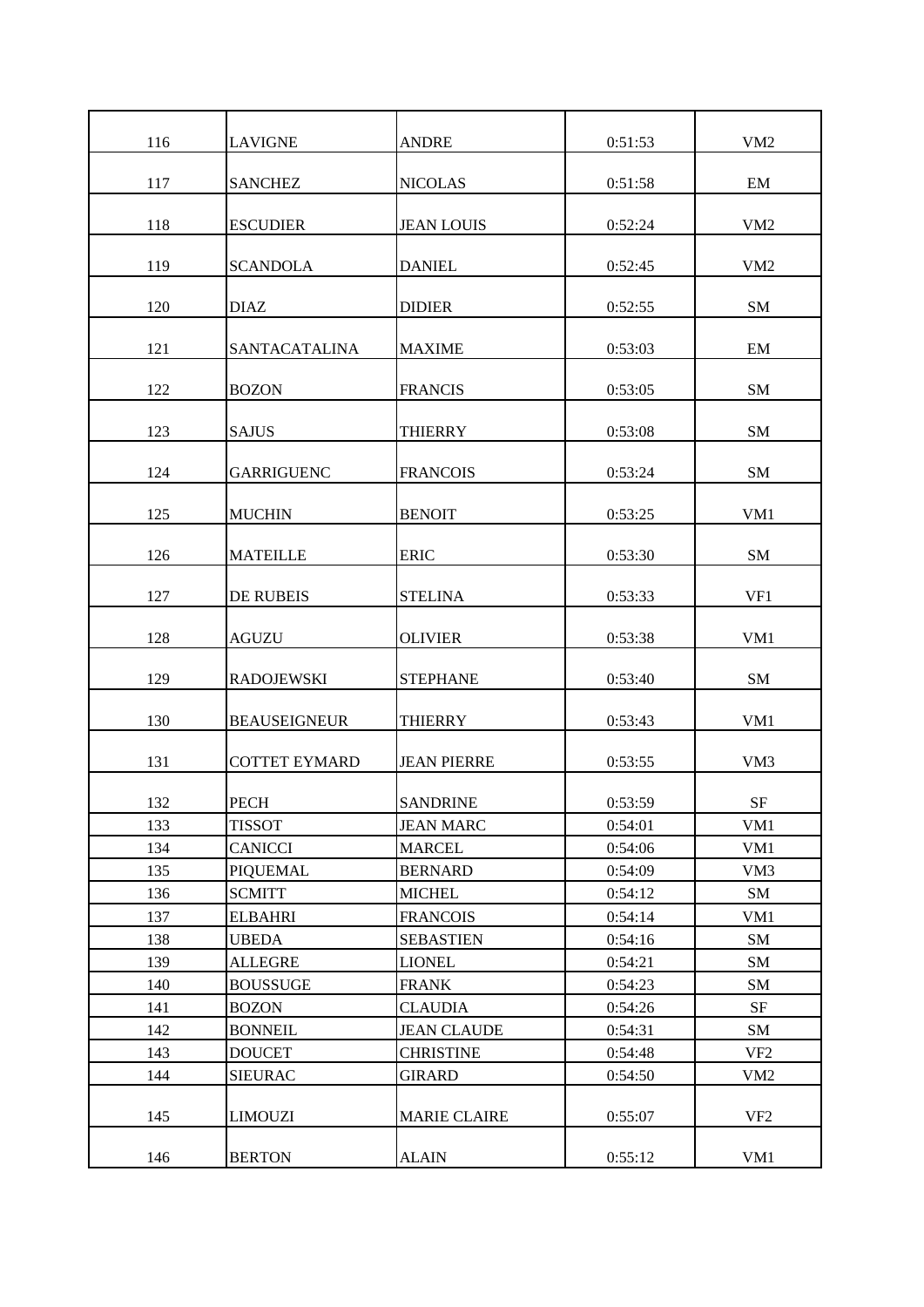| 147 | <b>ESPARRE</b>      | <b>ANDRE</b>     | 0:55:14 | VM <sub>2</sub> |
|-----|---------------------|------------------|---------|-----------------|
| 148 | <b>FERNANDEZ</b>    | <b>JUANA</b>     | 0:55:24 | VF <sub>2</sub> |
| 149 | <b>NOBILI</b>       | <b>SEBASTIEN</b> | 0:55:35 | VM3             |
| 150 | <b>MILANIE</b>      | <b>BENOIT</b>    | 0:55:46 | JM              |
| 151 | <b>BERTON</b>       | <b>NATHALIE</b>  | 0:55:50 | VF1             |
| 152 | <b>POUSSARD</b>     | <b>FREDERIC</b>  | 0:56:00 | VM1             |
| 153 | <b>HUTREL</b>       | <b>PHILIPPE</b>  | 0:56:04 | VM1             |
| 154 | <b>TOVAR</b>        | <b>ANGEL</b>     | 0:56:12 | VM1             |
| 155 | <b>PRAX</b>         | <b>EMMANUEL</b>  | 0:56:15 | SM              |
| 156 | <b>SANCHEZ PINA</b> | <b>MARC</b>      | 0:56:30 | VM1             |
| 157 | <b>GARCIA</b>       | <b>AIME</b>      | 0:56:56 | VM3             |
| 158 | <b>DENIZOT</b>      | <b>ROLLAND</b>   | 0:57:07 | VM3             |
| 159 | <b>FEREIRE</b>      | <b>ISABELLE</b>  | 0:57:09 | SF              |
| 160 | <b>POTIRON</b>      | <b>PASCAL</b>    | 0:57:12 | VM1             |
| 161 | <b>BORRIGLIONE</b>  | <b>HENRI</b>     | 0:57:16 | VM <sub>2</sub> |
| 162 | <b>RICHARD</b>      | <b>PASCAL</b>    | 0:57:26 | SM              |
| 163 | <b>LOSTE</b>        | <b>PASCAL</b>    | 0:57:48 | <b>SM</b>       |
| 164 | <b>MELLIEI</b>      | <b>FREDERIC</b>  | 0:57:50 | ${\bf SM}$      |
| 165 | LABORIE-FULCHIC     | <b>FABIENNE</b>  | 0:57:55 | <b>SF</b>       |
| 166 | <b>VARRAUD</b>      | <b>BRICE</b>     | 0:57:57 | SM              |
| 167 | <b>GENIBREL</b>     | <b>STEPHANE</b>  | 0:58:04 | VM1             |
| 168 | <b>RUIZ</b>         | <b>FREDERIK</b>  | 0:58:38 | SM              |
| 169 | <b>FEBRER</b>       | <b>MICHELE</b>   | 0:58:44 | VF1             |
| 170 | <b>PAULY</b>        | <b>FRANCOISE</b> | 0:59:01 | VF1             |
| 171 | <b>SANCHEZ</b>      | <b>CATHERINE</b> | 0:59:18 | VF1             |
| 172 | <b>GALTIER</b>      | <b>THIERRY</b>   | 0:59:31 | VM1             |